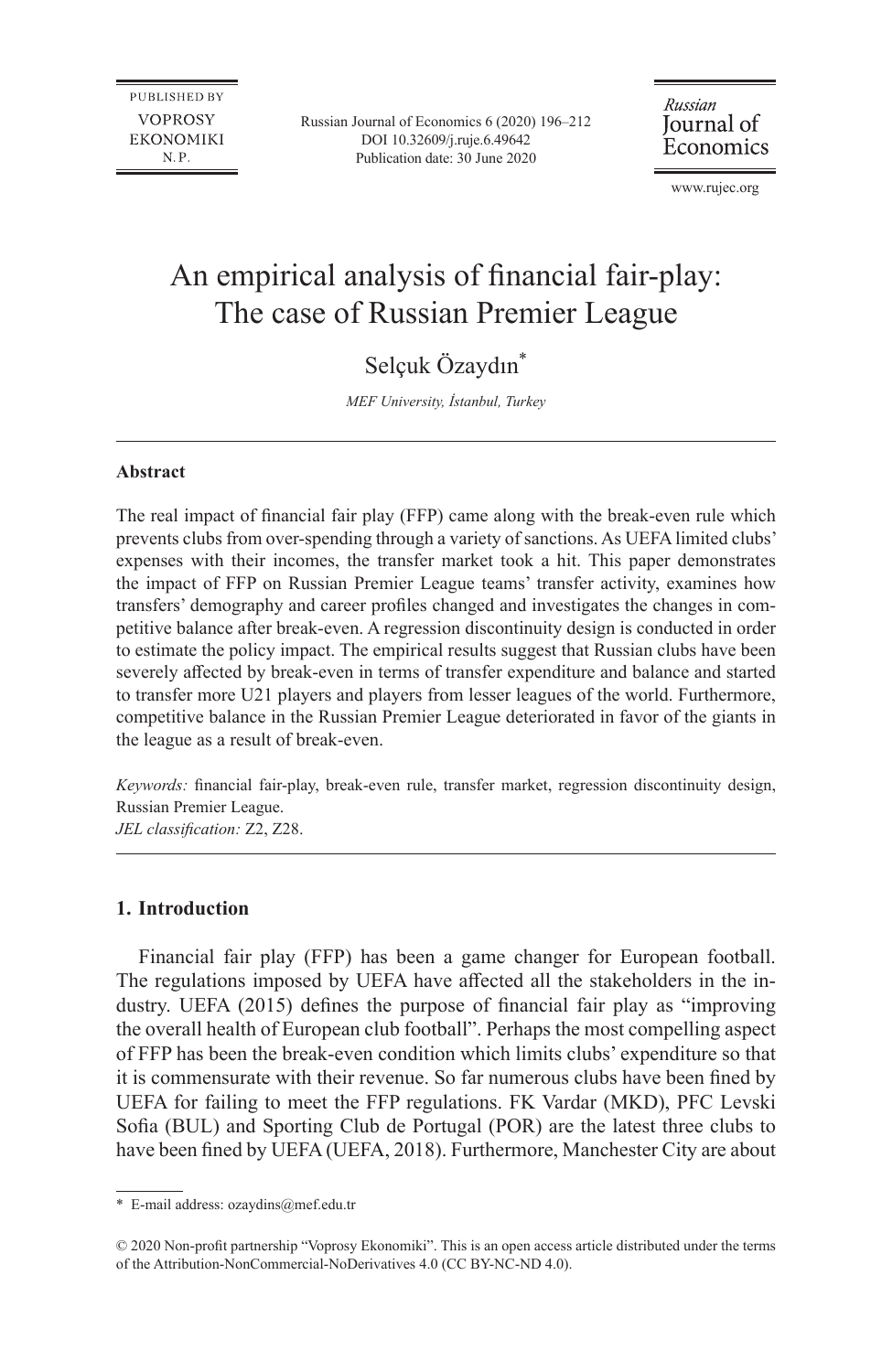to be banned from inter-European competitions due to the fraud they committed in their accounts in order to be able to comply with break-even. Disciplinary actions taken against a club vary depending on the offenses which are introduced in Section 2.1.

In the world of professional sports, it is not uncommon for the governing body to regulate the financial aspects of the league and teams. As Peeters and Szymanski (2014) demonstrate, strict regulations are present in North American professional leagues in terms of roster limits, salary caps, draft rules and gate revenue sharing. These regulations make sure that teams do not go bankrupt and enhance competitive balance.

Even though there have been debates about the compatibility of FFP regulations with EU laws (Flanagan, 2013), the regulations are implemented and since European football clubs' competitive power mostly depends on their spending, the most decisive element of the FFP has been break-even. In the 2017/2018 season, some of the non-Big 5 major leagues such as Portugal, Russia and Turkey had a wage-to-revenue ratio higher than 70% which is the industry marker for club financial health. Whereas the average wage-to-revenue ratio for the Big 5 was 60% in the 2017/2018 season (Deloitte, 2019). Non-Big 5 clubs' "unhealthy" financial structure causes difficulties in complying with FFP regulations.

In the  $2017/2018$  season, the Russian Premier League generated the  $6<sup>th</sup>$  highest revenue in European football with 813 million euros (Deloitte, 2019). Although the Russian Premier League is resourceful, Russian teams are the 2<sup>nd</sup> most sanctioned, after the Turkish Super League teams, due to failing to meet the FFP requirements. Four Russian teams have been punished as of 2019; therefore they are being closely monitored by UEFA.

The main objectives of this paper are: to empirically illustrate the effects of break-even on Russian Premier League clubs' transfer activity, to examine how it has affected the demographics and career profiles of transferred players and to reveal whether competitive balance has been affected by break-even or not. In order to reach the objectives, a period of 12 seasons is investigated between the 07/08 and 18/19 seasons. A regression discontinuity (RD) design is conducted to illustrate the effects of break-even on transfer activity. The first sanctions were applied in the 2013/2014 season, for failing to meet the break-even requirements, therefore 2013 is the point of treatment. To estimate the impact of break-even on transfer activity, transfer expenditure and transfer balance are used as outcome variables. Positive and negative impacts on transfer balance and transfer expenditure are expected respectively. Furthermore, two probable spillover effects are investigated. Considering the limit on expenditure, an increase in the number of free and temporary (loans) transfers is an anticipated spillover effect.

Russian teams have over 70% wage-to-revenue ratio, therefore it would be reasonable to assume that Russian clubs will try reducing their wage bills to comply with break-even. However, since it won't be possible to revise existing contracts, players who will accept lower wages will be transferred. Unfortunately, wage data regarding Russian teams is not available, therefore the impact on wages is estimated using a proxy variable which is introduced in the Materials and Methods section.

Finally, the impact of break-even on competitive balance is investigated using some of the measures from the literature which are presented in Section 3.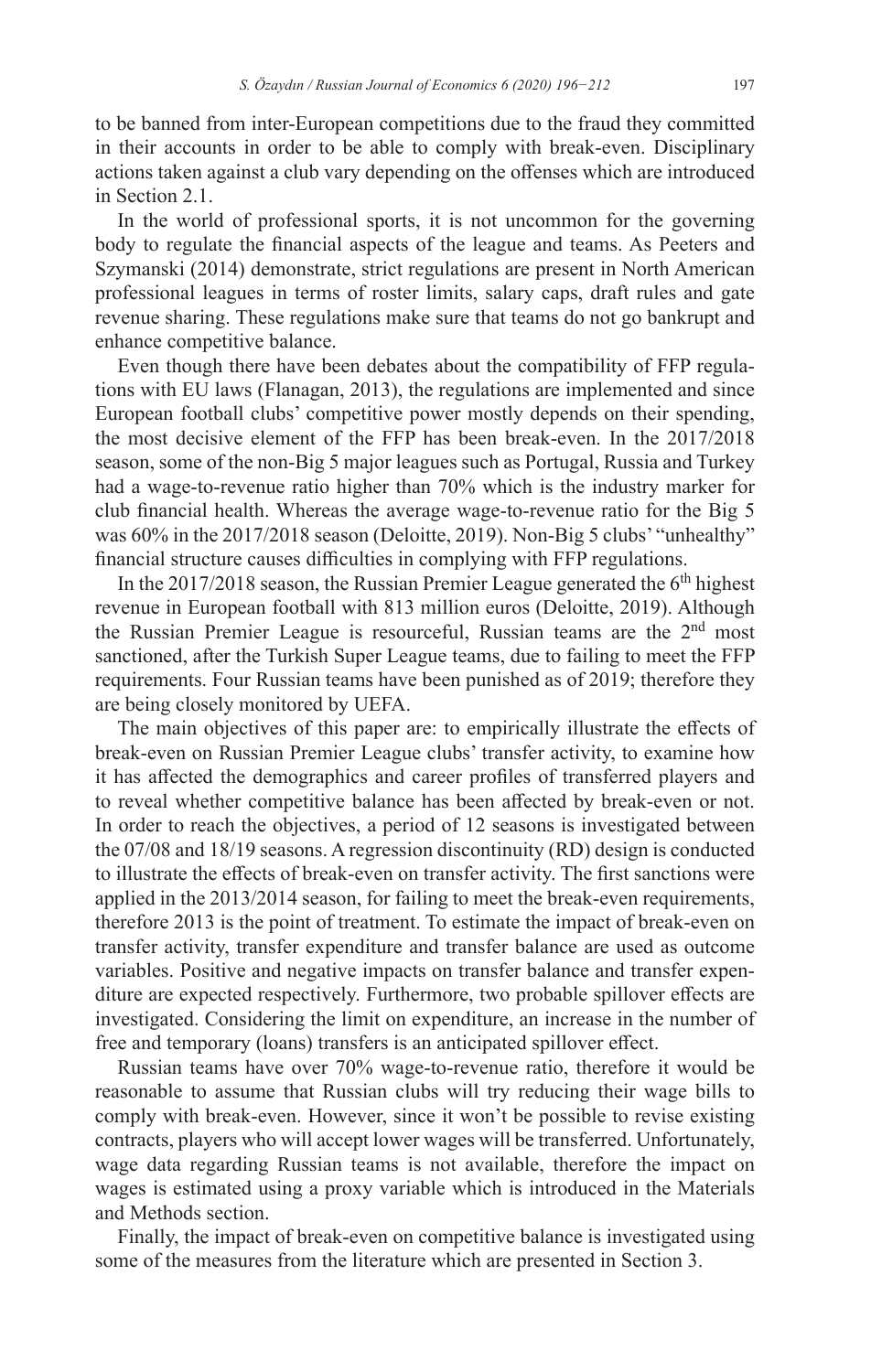This paper proceeds as follows: the next section provides the theoretical background and additional information about the FFP regulations. Section 3 introduces the dataset, the model and the methodology, and Section 4 presents the results. Section 5 and 6 discuss the findings presented in the Results section and conclude the study.

# **2. Theory**

Financial fair play regulations have been an area of interest for both policy makers and academics over the past years. So far, literature regarding FFP has been focusing on its influence on competitive balance. Vöpel (2011) argues that FFP regulations will only improve the competitive balance between the leading clubs of Europe rather than create a convergence chance for the poorer clubs. Drut and Raballand (2012) have an optimistic perspective and they believe FFP regulations can actually restore competitive balance, if enforced fairly. While the discussion regarding FFP continued, the renowned lawyer Jean-Louis Dupont, famous due to the Bosman case in 1995, issued a press release stating that he had filed a complaint regarding the compatibility of FFP regulations with EU laws in the name of Daniel Striani, a player agent. Dupont argued that FFP violated EU laws and restricted clubs' investments as well as causing the fossilization of the market structure (Dupont, 2013). Interestingly, Dupont's client was not a club but a player agent who is probably experiencing a significant reduction in his income due to the decreasing number of transfers, transfer fees and player salaries. In the light of the previous discussions, Peeters and Szymanski (2014) argue that the compulsory increase in clubs' profitability would mean that a higher proportion of the rent generated by football will be acquired by clubs. Their model's results coincide with Vöpel's (2011) arguments and they expect that the competitive superiority of the top teams will be enhanced. Madden (2015) provides a different approach and discusses how the FFP regulations have impacted clubs' utility and profit objectives.

The transfer market in European football has been subject to several studies, especially after the Bosman ruling came into practice in 1995. Simmons (1997) investigates the impact of the Bosman ruling on the English transfer market whereas Feess and Mühlheußer (2002) theoretically discuss the transfer regulations and their effects in pre and post Bosman periods. Frick (2007) illustrates how transfer fees grew over the years and how the number of paid transfers decreased after the Bosman case. Mourao (2016) provides an in-depth analysis regarding the clubs' efficiency in transfers and tries to determine the most efficient teams in transferring players.

Despite being one of the major leagues in Europe, literature on the Russian Premier League is not as comprehensive as the literature on the Big 5 leagues. In recent years, few important studies have been conducted regarding the Russian Premier League. Charyev (2016) examines the effects of foreign players' regulations on competitive balance, domestic players and attendance between 2000 and 2010. Coates et al. (2017) estimate the brand strength of Russian football clubs and try to identify the determinants. Zelenkov and Solntsev (2017), on the other hand, investigate the efficiency of Russian Premier League clubs using Data Envelopment Analysis (DEA) between 2012 and 2016.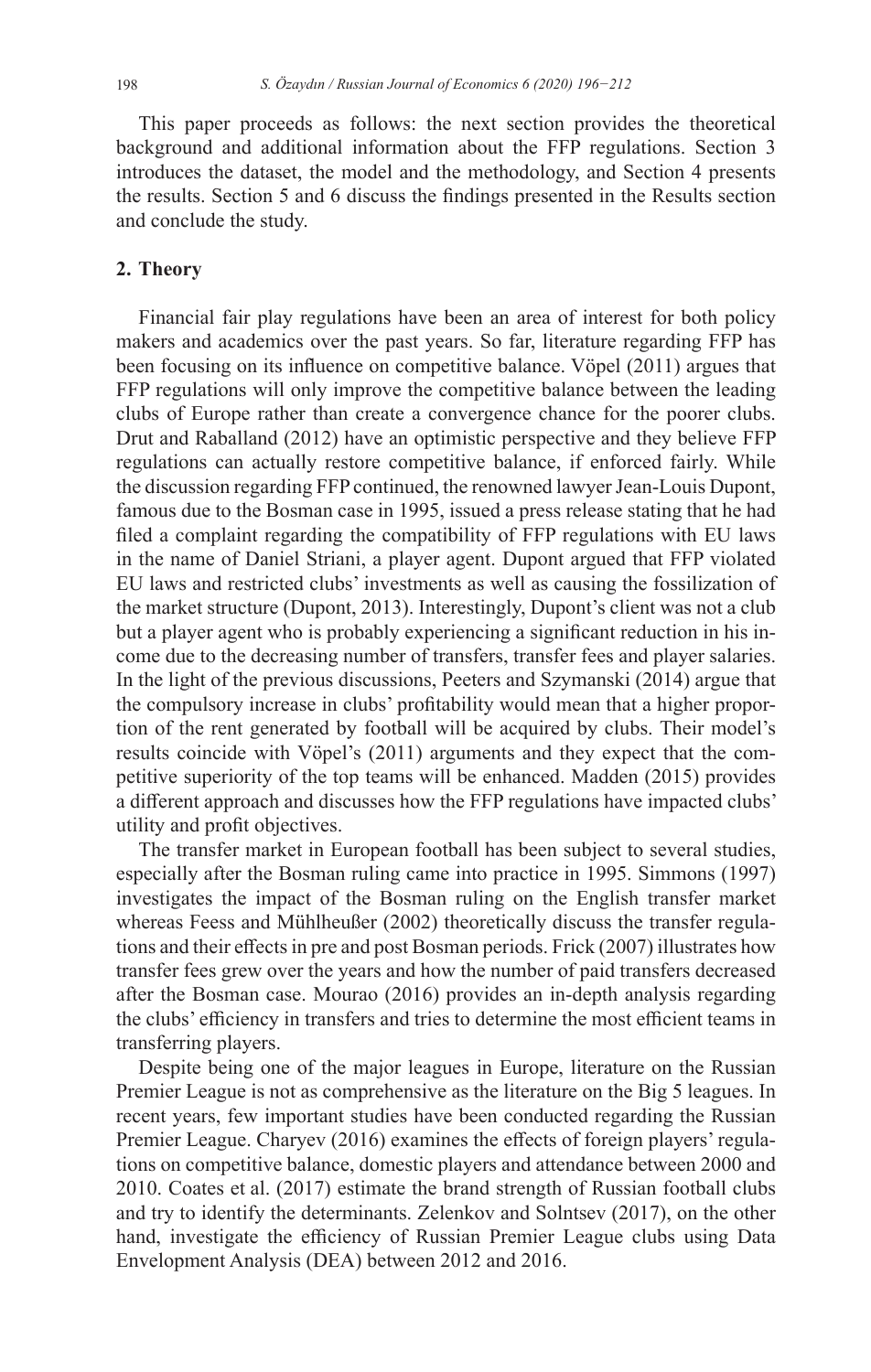As mentioned earlier, a regression discontinuity design (RD design) is conducted in order to estimate the policy impact. RD design has been a popular tool in treatment effect estimation in the economics literature thanks to Thistlethwaite and Campbell's (1960) pioneering study. In the case of sports economics, several studies have been conducted using RD design. Especially the draft system in North American sports leagues creates perfect datasets for conducting RD designs as in the case of Keefer (2014). Regarding European football, few studies have been published using RD design. Radoman (2015) investigates the impact of the Bosman ruling on player productivity in the English Premier League and Hon and Parinduri (2016) illustrate the influence of the three-point rule on the number of scored and conceded goals in the German Bundesliga. Özaydın and Aksu (2019) investigate the effects of the changes in foreign player regulations on player productivity in the Turkish Super League.

Although there are studies about the impact of the Bosman ruling in the literature, the effects of regulatory changes on the transfer market is incomprehensive, and there are no empirical studies regarding the effects of FFP. This study portrays the impact of FFP regulations on the Russian Premier League teams.

# *2.1. FFP and break-even regulation*

UEFA releases a licensing and fair play regulations document each year which is publicly available. The information presented in this section and more can be found in "UEFA's financial fair play: All you need to know" webpage and UEFA Club Licensing and Fair Play Regulations document's 2018 edition.

Even though FFP regulations were approved in 2010 and the first evaluations were done in 2011, the assessment for break-even began in 2013. Break-even requires clubs to balance income and expenses in order to prevent the accumulation of unsustainable debts. Clubs are monitored every season and their accounts for the past three seasons are investigated. As of 2018/2019, clubs are allowed to incur losses for the investigation periods. Table 1 presents the monitoring periods and acceptable losses for the seasons between 2013/2014 and 2018/2019.

Clubs which fail to meet break-even requirements face a number of sanctions depending on their accounts and financial status. Probable punishments clubs face are as follows (UEFA, 2015):

- a) Warning;
- b) Reprimand;
- c) Fine;
- d) Deduction of points;
- e) Withholding of revenues from a UEFA competition;
- f) Prohibition on registering new players in UEFA competitions;

g) Restriction on the number of players that a club may register for participation in UEFA competitions, including a financial limit on the overall aggregate cost of the employee benefits expenses of players registered on the A-list for the purposes of UEFA club competitions;

h) Disqualification from competitions in progress and/or exclusion from future competitions;

i) Withdrawal of a title or award.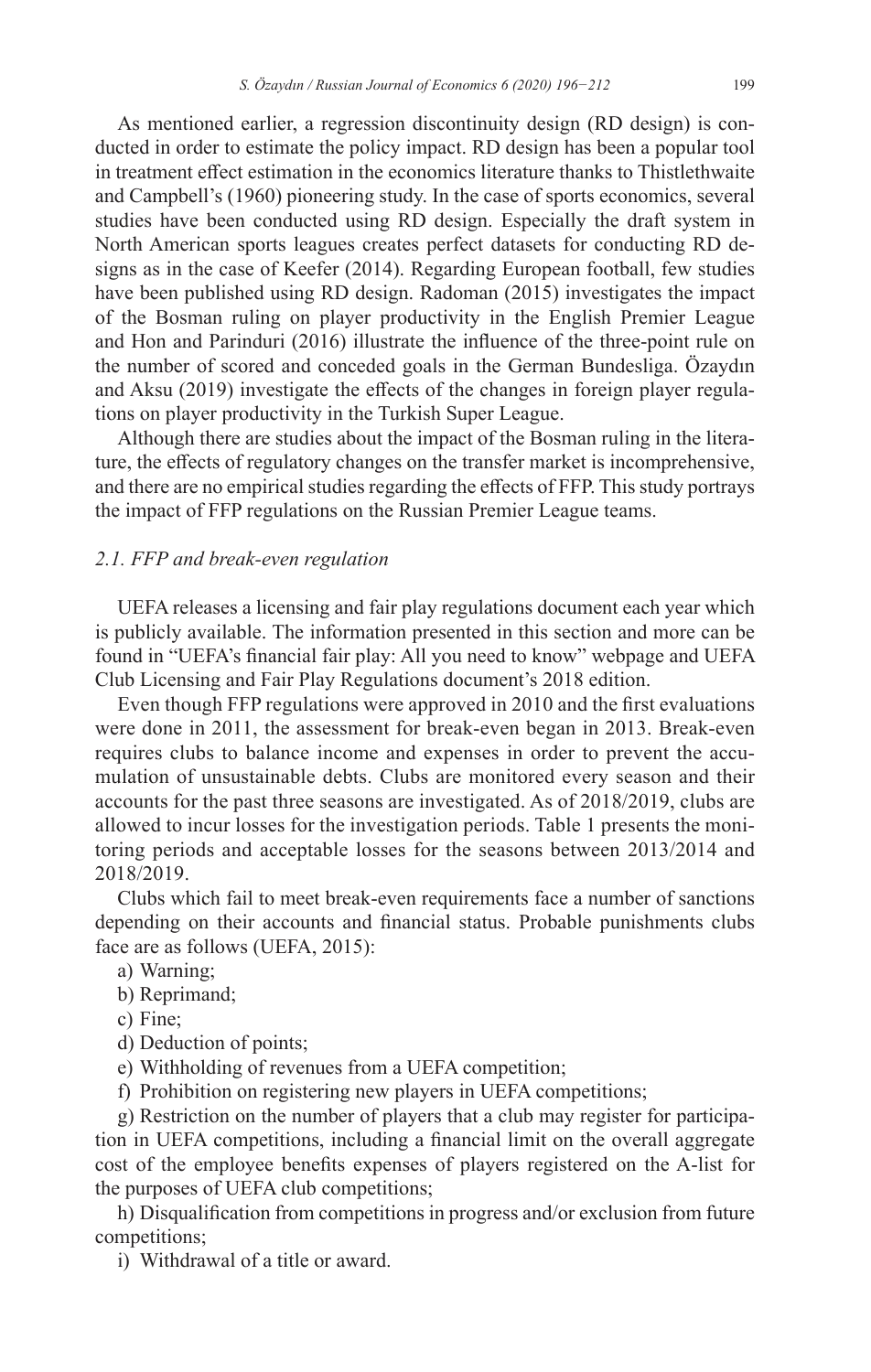| Season    | Investigation seasons |           |           | Acceptable loss,<br>million euros |
|-----------|-----------------------|-----------|-----------|-----------------------------------|
| 2013/2014 |                       | 2011/2012 | 2012/2013 | 45                                |
| 2014/2015 | 2011/2012             | 2012/2013 | 2013/2014 | 45                                |
| 2015/2016 | 2012/2013             | 2013/2014 | 2014/2015 | 30                                |
| 2016/2017 | 2013/2014             | 2014/2015 | 2015/2016 | 30                                |
| 2017/2018 | 2014/2015             | 2015/2016 | 2016/2017 | 30                                |
| 2018/2019 | 2015/2016             | 2016/2017 | 2018/2019 | $<$ 30                            |

**Table 1** Financial fair play criteria.

*Source:* UEFA.

#### **Table 2**

Clubs sanctioned by UEFA.

| Team                      | Country       | Team                      | Country       |
|---------------------------|---------------|---------------------------|---------------|
| Season 2014/2015          |               | Season 2016/2017          |               |
| Bursaspor                 | Turkey        | ASA 2013 Targu Mureș      | Romania       |
| CFR 1907 Cluj             | Romania       | FC Astana                 | Kazakhstan    |
| Ekranas                   | Lithuania     | FC Dnipro                 | Ukraine       |
| FC Astra                  | Romania       | Fenerbahçe                | Turkey        |
| FC Dnipro                 | Ukraine       | Galatasaray AS            | Turkey        |
| FK Crvena Zvezda          | Serbia        | GNK Dinamo Zagreb         | Croatia       |
|                           |               | Inter Baku                | Azerbaijan    |
| Season 2015/2016          |               | Trabzonspor AS            | Turkey        |
| ASA 2013 Targu Mureș      | Romania       |                           |               |
| Beşiktaş JK               | Turkey        | Season 2017/2018          |               |
| Bursaspor                 | Turkey        | FC Porto                  | Portugal      |
| CFR 1907 Cluj             | Romania       | FK Parizan                | Serbia        |
| CSKA Sofia                | Bulgaria      | Karabükspor               | Turkey        |
| FC Astra                  | Romania       | FC Irthys                 | Kazakhstan    |
| FC Botoșani               | Romania       | FC Sion                   | Switzerland   |
| FC Dnipro                 | Ukraine       | FK Vojvodina              | Serbia        |
| FC Dynamo Moscow          | Russia        | Galatasaray AS            | Turkey        |
| FC Honka                  | Finland       | KF Tirana                 | Albania       |
| FC Krasnodar              | Russia        | Maccabi Tel-Aviv          | <b>Israel</b> |
| FC Lokomotiv Moskva       | Russia        | Panathinaikos             | Greece        |
| <b>FC Rostov</b>          | Russia        |                           |               |
| Hapoel Tel-Aviv           | <b>Israel</b> | Season 2018/2019          |               |
| <b>Inter Baku</b>         | Azerbaijan    | FK Vardar                 | Macedonia     |
| Karabükspor               | Turkey        | Levski Sofia              | Bulgaria      |
| Panathinaikos             | Greece        | Sporting Club de Portugal | Portugal      |
| Ruch Chorzow              | Poland        |                           |               |
| SC Braga                  | Portugal      |                           |               |
| Sporting Club de Portugal | Portugal      |                           |               |

*Note:* Detailed information regarding the sanctions can be found at: [https://www.uefa.com/insideuefa/](https://www.uefa.com/insideuefa/protecting-the-game/club-financial-controlling-body/) [protecting-the-game/club-financial-controlling-body/](https://www.uefa.com/insideuefa/protecting-the-game/club-financial-controlling-body/) *Source:* UEFA.

In addition to the listed measures, UEFA Club Financial Control Body (CFCB) has offered settlement agreements in some cases and given clubs additional time as well as providing roadmaps for resolving financial issues.

So far, a number of clubs have been fined due to their failure to observe FFP regulations which are presented in Table 2.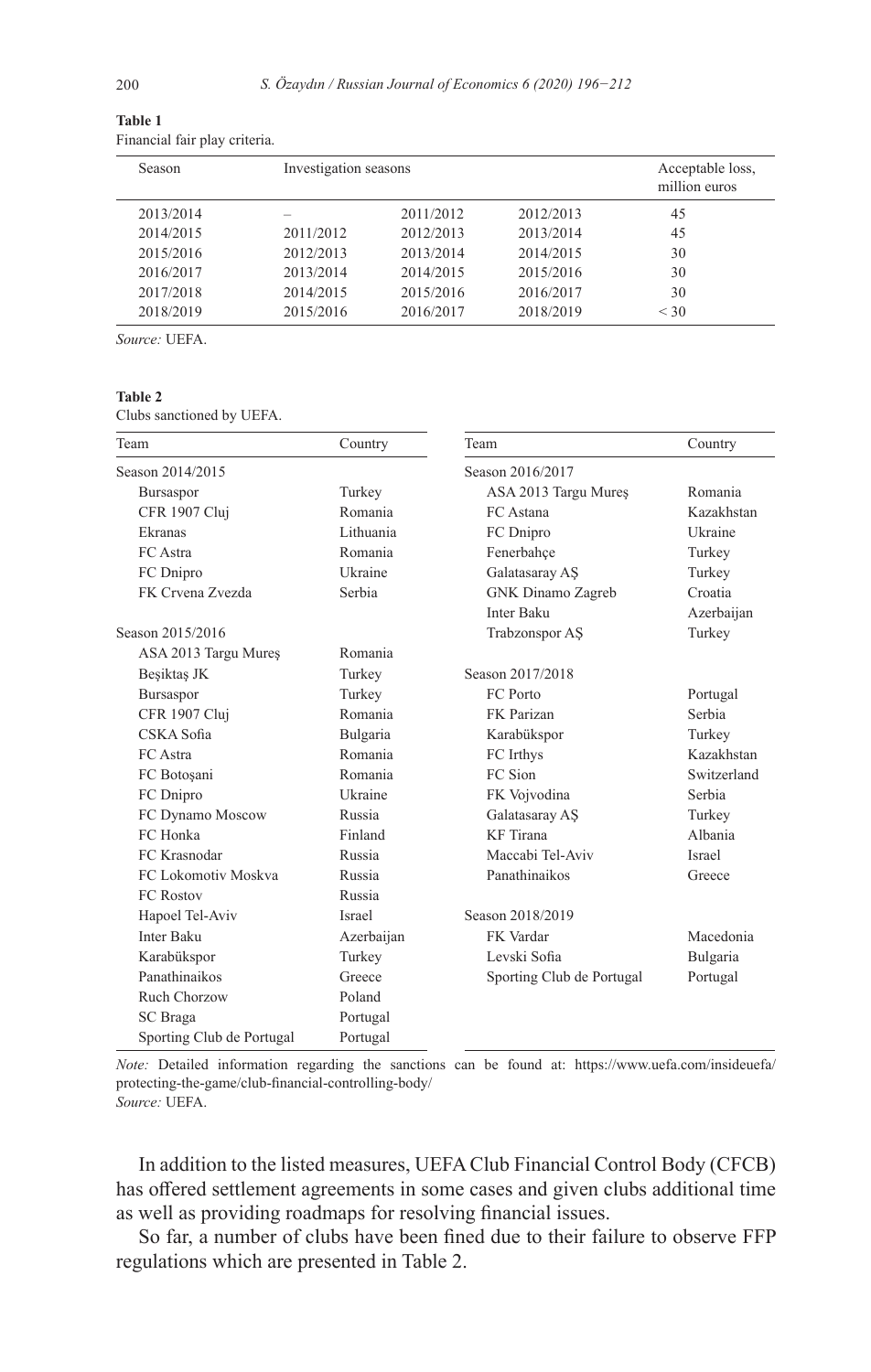Turkish (6), Russian (4), Romanian (3) and Portuguese clubs (3) are the most troublesome clubs when it comes to complying with FFP regulations. The most sanctioned two leagues, Turkey and Russia, are also the highest revenue generating leagues after the Big 5. Despite their high incomes, clubs from Turkey and Russia are failing to meet the FFP requirements.

# **3. Materials and methods**

Data regarding Russian clubs' transfer activity is gathered for the 12-season period between 07/08 and 18/19 from the German website Transfermarkt.com which has no credibility issues and have been used in academic studies numerous times. However, it should be noted that some transfers are completed with undisclosed fees and therefore the data regarding such transfers is unavailable. Out of the 2083 transfers, in the investigated period, 240 of them are transfers with undisclosed fees which were left out of the dataset.

The impact of the treatment on transfer activity is estimated on four different outcome variables which are: *T.Exp*, *T.Bal*, *NofFree* and *NofLoans*. These are: transfer expenditure, transfer balance, number of free transfers and number of loaned players for each team. Also, to investigate the impact of break-even on wages, a fifth outcome variable is used which is *MjrArr*—a dummy variable taking the value 1 if the transferred player is an arrival from a major league other than Russia and 0 otherwise. Arrival from a major league is used as a proxy for wages with the underlying assumption that players from major leagues ask for higher wages. The impact on *MjrArr* will also illustrate the change in the career profiles of the transferred players. Due to the Russian Premier League's geographical location and position in European football, players are likely to ask for higher wages when being transferred from the Big 5 or from some other major Western European and South American leagues. Therefore these leagues are included among major league arrivals. Finally, some leagues in the Middle East and Far East pay high salaries in order to attract players, therefore players arriving from these leagues are also included in major league arrivals. The leagues included in major leagues are: Argentina, Belgium, Brazil, China, England, France, Germany, Italy, Japan, Netherlands, Portugal, Qatar, Saudi Arabia, Scotland, Spain and Turkey.

Furthermore, the market value of the transfers is used as a covariate in the estimation of the break-even effects on outcome variables. There might be variations in the aggregate transfer expenditures for each team, due to the number of players transferred or due to the quality of the transferred players, from season to season. Using the market value of the transferred players as a covariate enables to control this variation and furthermore since market values are adjusted to inflation, it enables to control inflation in the transfer fees.

Finally, the probable effects of break-even on competitive balance are investigated. Out of numerous methods in the literature for measuring the competitive balance, the following three have been chosen due to their usability and popularity:<sup>1</sup>

- 1) Coefficient of variation of points;
- 2) Range of winning percentage;
- 3) Gini coefficient of points.

 $1$  Goossens (2006) provides a detailed list of the methods for measuring competitive balance.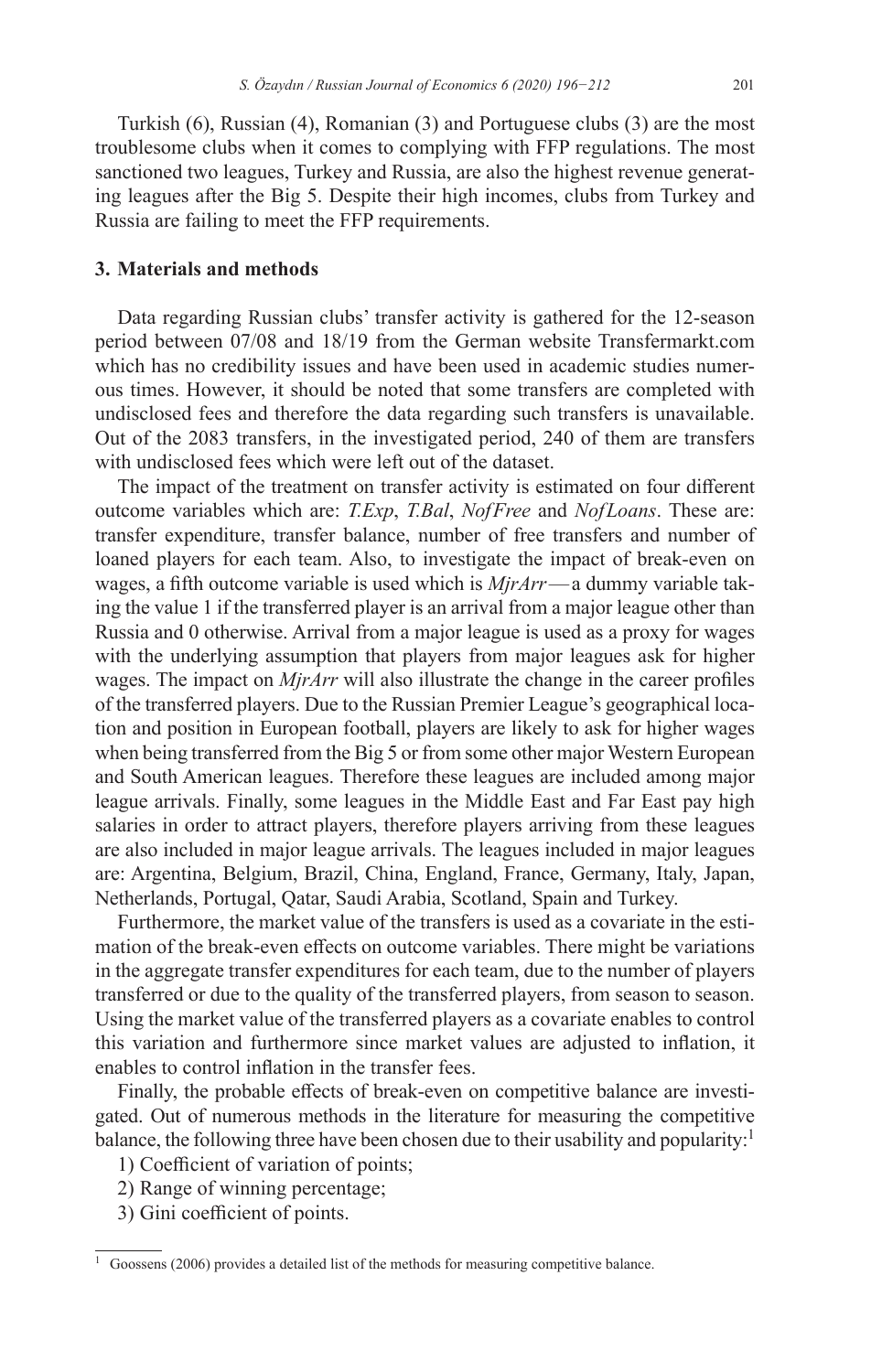|            | <b>Obs</b> |      | Mean    |       | Std Dev |       | Min            |          | Max   |       |
|------------|------------|------|---------|-------|---------|-------|----------------|----------|-------|-------|
|            | Pre        | Post | Pre     | Post  | Pre     | Post  | Pre            | Post     | Pre   | Post  |
| T.Exp      | 96         | 96   | 11.16   | 8.92  | 15.04   | 15.58 | $\overline{0}$ | $\Omega$ | 88.76 | 94.5  |
| T.Bal      | 96         | 96   | $-5.86$ | 0.23  | 14.2    | 18.47 | $-87.01$       | $-78.78$ | 27.60 | 98.45 |
| NofFree    | 96         | 96   | 5.21    | 6.25  | 4.58    | 5.04  | $\overline{0}$ | $\theta$ | 22    | 22    |
| NofLoans   | 96         | 96   | 2.27    | 2.39  | 2.71    | 2.25  | $\Omega$       | $\Omega$ | 12    | 10    |
| MirArr     | 922        | 921  | 0.18    | 0.16  | 0.38    | 0.44  | $\theta$       | $\theta$ |       |       |
| $MV_{agg}$ | 96         | 96   | 18.70   | 24.24 | 14.11   | 18.24 | $\theta$       | 3.2      | 67.05 | 95    |
| $MV_{ind}$ | 922        | 921  | 2.12    | 1.73  | 2.76    | 2.49  | $\theta$       | $\theta$ | 37    | 20    |

**Table 3** Summary statistics.

*Source:* Author's calculations.

# **Table 4**

Normality test results

|          | Obs  | W    |       |      | $p$ -value |
|----------|------|------|-------|------|------------|
| T.Exp    | 192  | 0.69 | 44.98 | 8.74 | 0.00       |
| T.Bal    | 192  | 0.73 | 39.05 | 8.42 | 0.00       |
| NofFree  | 192  | 0.92 | 11.39 | 5.59 | 0.00       |
| NofLoans | 192  | 0.90 | 13.74 | 6.01 | 0.00       |
| MjrArr   | 1843 | 0.99 | 5.22  | 4.19 | 0.00       |

*Source:* Author's calculations.

The summary statistics for the dataset are provided in Table 3. It should be noted that there are two market value variables,  $MV_{agg}$  and  $MV_{ind}$  which are the aggregate market value of a team's transfers and the individual market value of each transfer. Aggregate market value is used as a covariate for transfer expenditure, transfer balance, number of free transfers and number of loans whereas individual market value is used as a covariate for major league arrivals.

Since there are no systematic differences between the observations below and above the cutoff point, conducting a RD design is appropriate to estimate the treatment effect and furthermore since the treatment is discontinuous at the cutoff, a sharp RD design is conducted (Stock and Watson, 2015). To decide whether to use parametric or non-parametric methods, normality tests are conducted. Table 4 presents the results of the Shapiro–Wilk tests for the outcome variables.

As test results suggest, data is not normally distributed, therefore non-parametric methods are used in the estimation of the policy impact. Following Imbens and Lemieux (2008), the average treatment effect can be estimated through local linear regression with covariates able to be estimated using the following equations:

• the model below the cutoff is:

$$
\min_{a,\beta,\delta} \sum_{i:c-h\le X_i\le c} (Y_i - \alpha_b - \beta_b(X_i - c) - \delta_i Z_i)^2; \tag{1}
$$

• the model above the cutoff is:

$$
\min_{a,\beta,\delta} \sum_{i:c-h \le X_i < c+h} (Y_i - \alpha_a - \beta_a (X_i - c) - \delta_i Z_i)^2; \tag{2}
$$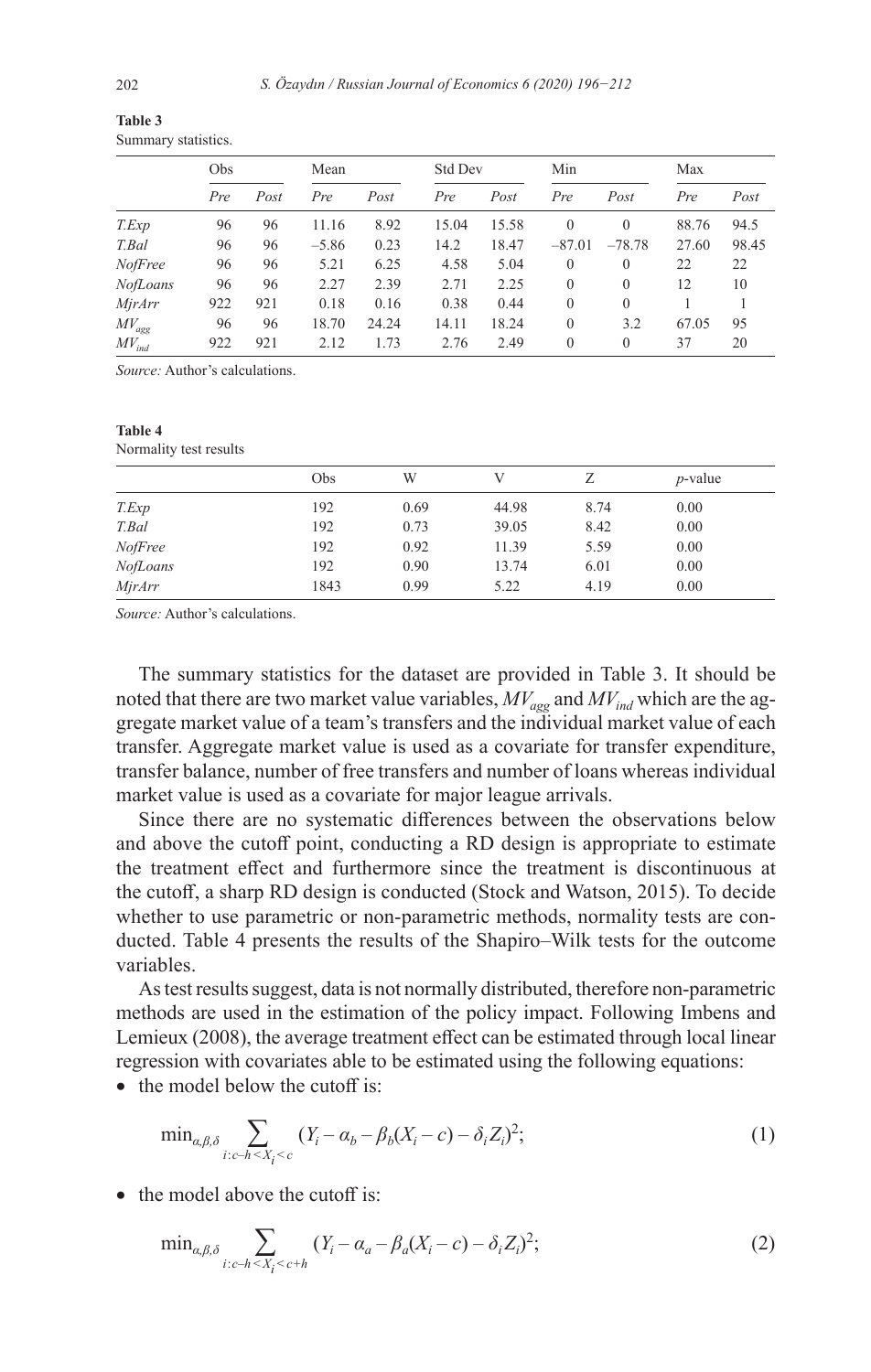• therefore, the average treatment effect is:  
\n
$$
\widehat{\mu_b(c)} = \widehat{\alpha_b} + \widehat{\beta_b}(c - c) = \widehat{\alpha_b};
$$
\n(3)

$$
\mu_b(c) = \alpha_b + \beta_b(c - c) = \alpha_b;
$$
\n
$$
\widehat{\mu_a(c)} = \widehat{\alpha_a} + \widehat{\beta_a}(c - c) = \widehat{\alpha_a};
$$
\n(3)

$$
\hat{\tau}_{SRD} = \hat{\alpha}_a + \hat{\alpha}_b,\tag{5}
$$

where  $Y_i$  is the outcome variable,  $X_i$  is the running variable,  $Z_i$  is a vector of covariates, *c* is the cutoff point, *h* is the bandwidth and  $\hat{\tau}_{SRD}$  is average treatment effect. Equations 1 and 2 are linear regressions to the observations within a distance *h* on below and above the cutoff point. The optimal bandwidths are obtained following Imbens and Kalyanaraman (2012).

Following the same methodology, the effects of break-even can be estimated using the following local linear regression models on five different outcome variables:

$$
\min_{a,\beta,\delta} \sum_{i:c-h,c \le X_i \le c,c+h} (T. Exp_i - a_{a,b} - \beta_{a,b} (Year_i - c) - \delta_i MV_i)^2; \tag{6}
$$

$$
\min_{a,\beta,\delta} \sum_{i:c-h,c \le X_i \le c,c+h} (T. Bal_i - a_{a,b} - \beta_{a,b} (Year_i - c) - \delta_i MV_i)^2; \tag{7}
$$

$$
\min_{a,\beta,\delta} \sum_{i:c-h,c \le X_i < c,c+h} \left( NofFree_i - a_{a,b} - \beta_{a,b} (Year_i - c) - \delta_i MV_i \right)^2; \tag{8}
$$

$$
\min_{a,\beta,\delta} \sum_{i:c-h,c \le X_i < c,c+h} \left( NofLoans_i - \alpha_{a,b} - \beta_{a,b} (Year_i - c) - \delta_i MV_i \right)^2; \tag{9}
$$

$$
\min_{a,\beta,\delta} \sum_{i:c-h,c \le X_i < c,c+h} (MjrArr_i - \alpha_{a,b} - \beta_{a,b}(Year_i - c) - \delta_i MV_i)^2. \tag{10}
$$

The policy impact is estimated for transfer expenditure, transfer balance, number of free players, number of loaned players and major league arrivals using market value as a covariate. The cutoff point is 2013, where the clubs were sanctioned for the first time due to failing to meet break-even requirements.

## *3.1. Checking the validity of the RD design*

The external validity of an RD design can be tested by:

1) Checking the continuity at the cutoff,

2) Testing the continuity of the outcome variable at another cutoff,

3) Checking the continuity of the assignment variable's density at the cutoff (Lee and Lemieux, 2010).

As presented in Table 3, there are two different market value covariates which are tested separately for discontinuity at the cutoff. Table 5 presents the results of the discontinuity checks of  $MV_{\text{age}}$  and  $MV_{\text{ind}}$ .

As the results in Table 5 suggests, the treatment effect at the cutoff is not significant for both  $MV_{agg}$  and  $MV_{ind}$  therefore are both continuous at the cutoff.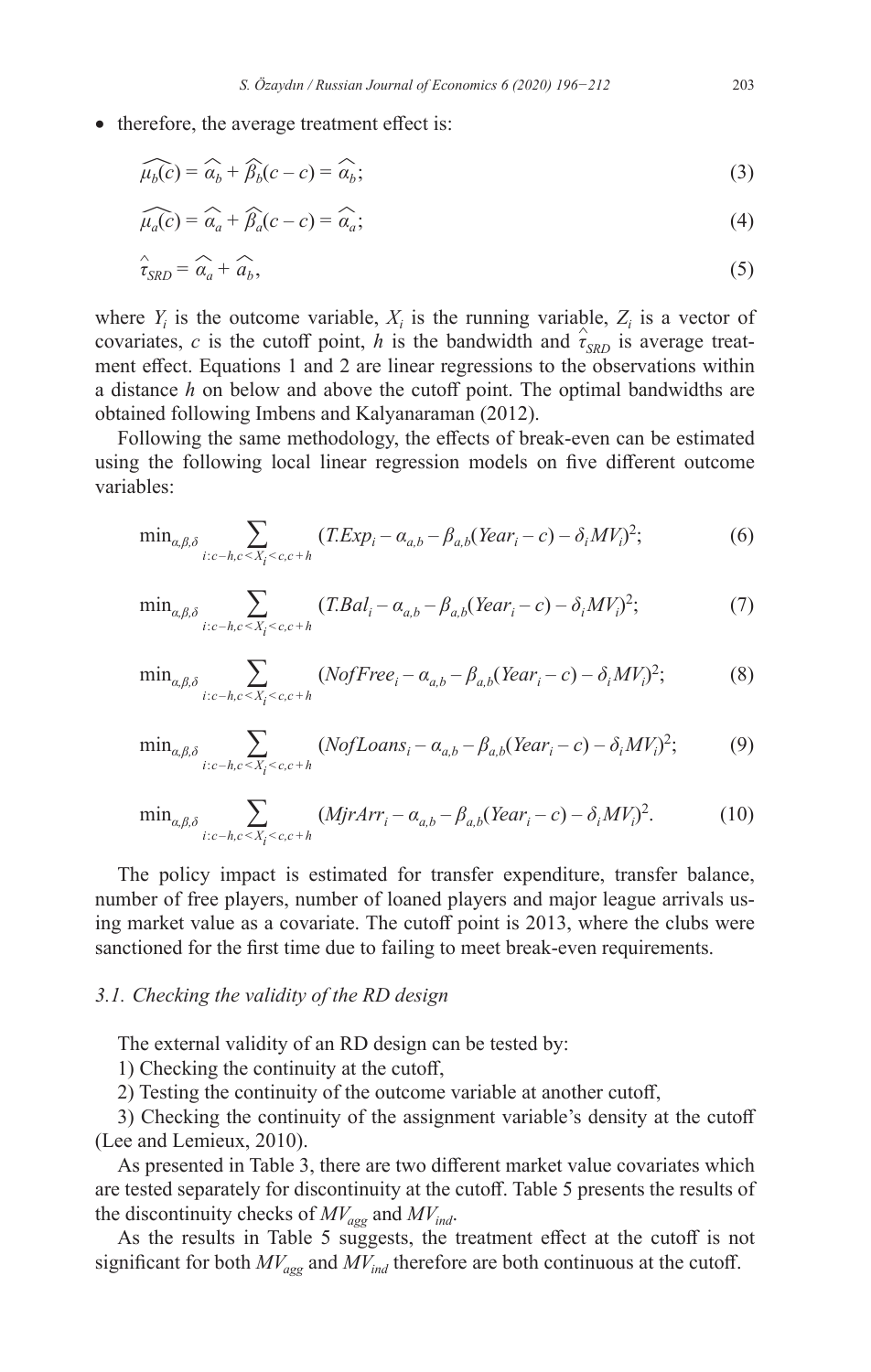| Covariate  | Optimal<br>bandwidth | Observations | Coefficient | $p$ -value |
|------------|----------------------|--------------|-------------|------------|
| $MV_{agg}$ | 4.85                 | 144          | 3.76        | 0.61       |
| $MV_{ind}$ | 5.33                 | 1673         | $-0.06$     | 0.91       |

#### **Table 5**

Discontinuity checks for covariates.

*Source:* Author's calculations.

#### **Table 6**

Discontinuity checks for outcome variables.

| Alternative cutoff (2012) | Optimal<br>bandwidth | <b>Observations</b> | Coefficient | $p$ -value |
|---------------------------|----------------------|---------------------|-------------|------------|
| T.Exp                     | 4.03                 | 144                 | $-3.05$     | 0.34       |
| T.Bal                     | 4.96                 | 144                 | 2.19        | 0.55       |
| <i>NofFree</i>            | 5.04                 | 176                 | 0.19        | 0.91       |
| NofLoans                  | 3.22                 | 112                 | 2.80        | 0.05       |
| MjrArr                    | 5.62                 | 1684                | 0.05        | 0.50       |

*Source:* Author's calculations.

Table 6 presents the results of the discontinuity check for the outcome variables at 2012. The *p-*value for *NofLoans* is 0.05 which indicates significance at 95% confidence therefore *NofLoans* fails the discontinuity check. The average treatment effect estimation for *NofLoans* is not presented in the Results section.

The third test for checking the validity of a RD design is to check the continuity of the assignment variable's density at the cutoff. As Lee and Lemieux (2010) underline: "RD designs can be invalid if individuals can precisely manipulate the assignment variable." The continuity of the assignment variable density indicates that individuals near the cutoff did not manipulate the assignment variable. Since time is the assignment variable in this case, it is not possible for individuals to manipulate, therefore the RD design passes all three tests, hence it is valid.

# **4. Results**

Table 7 presents the results of the RD design for transfer expenditure, transfer balance, number of free transfers and major league arrivals. The coefficient column presents the average treatment effect of the break-even regulation on each outcome variable. Since *NofLoans* failed the alternative cutoff test, it was left out.

| Table 7             |  |
|---------------------|--|
| Break-even effects. |  |

| Outcome variable | Optimal<br>bandwidth | <b>Observations</b> | Coefficient | $p$ -value |
|------------------|----------------------|---------------------|-------------|------------|
| T.Exp            | 5.22                 | 176                 | $-9.99$     | 0.01       |
| T.Bal            | 5.26                 | 176                 | 18.83       | 0.01       |
| NofFree          | 5.82                 | 176                 | 1.75        | 0.17       |
| MjrArr           | 4.24                 | 1372                | $-0.15$     | 0.01       |

*Source:* Author's calculations.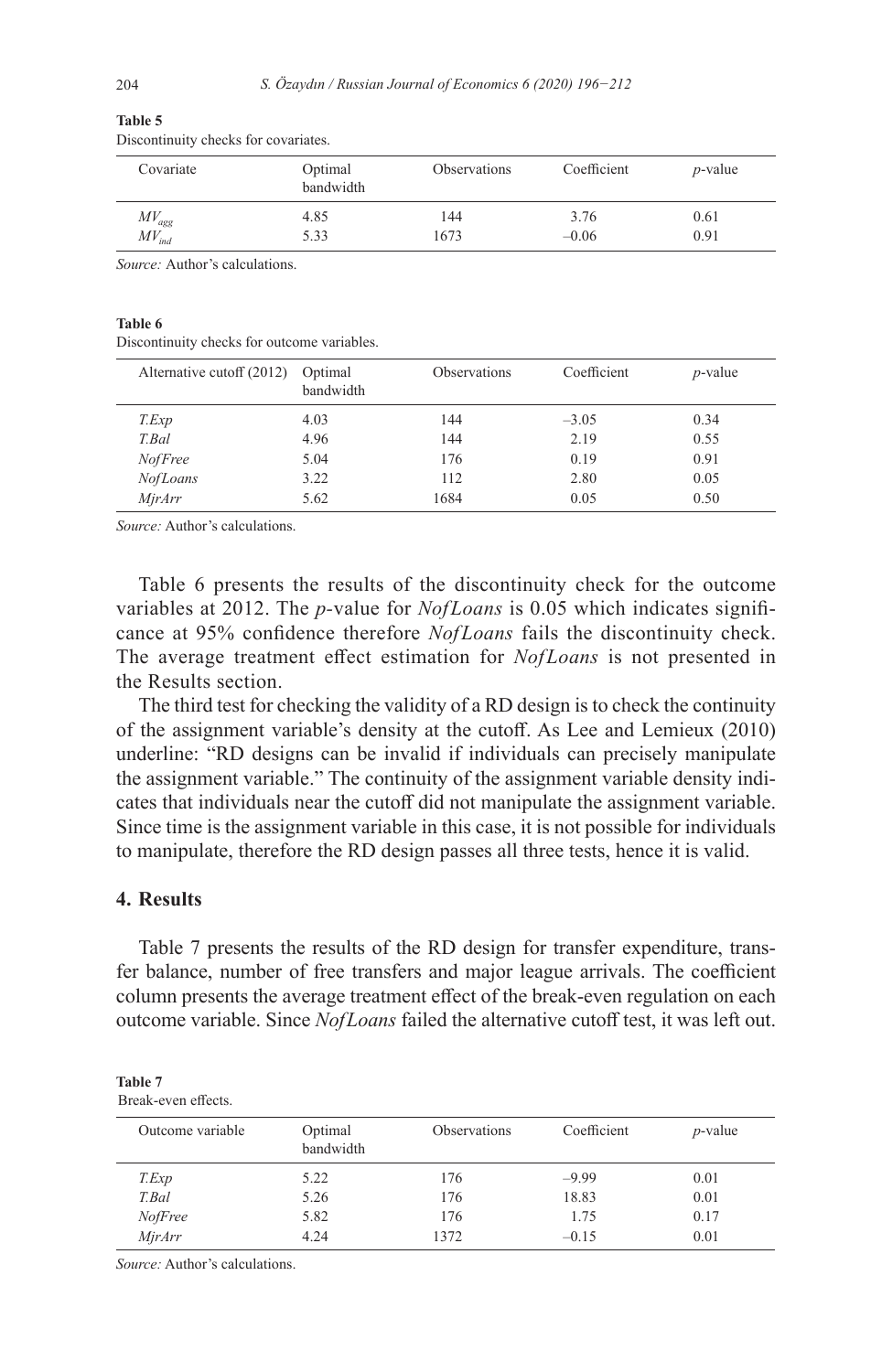

**Fig. 1.** Average transfer income.

*Source:* Author's calculations.

The results suggest that break-even is significantly effective on three of the four outcome variables with expected signs. Transfer expenditure and major league arrivals have been adversely affected by break-even and transfer balance is positively affected. When clubs decreased transfer expenditure, their transfer balance improved as expected but the improvement in transfer balance is greater than the reduction in expenditure. The remainder of the improvement comes from increased transfer income. Fig. 1 plots the average transfer income for Russian clubs in the investigated period.

As can be seen from the Fig. 1 there is an upward trend and in the break-even year the average transfer income skyrocketed in the hope of avoiding FFP sanctions yet four clubs failed and were sanctioned due to breaching break-even requirements. Although clubs can't reduce the wages of the players in their squad, they can offer lower wages to new signings. Since there is no wage data for the Russian Premier League, *MjrArr* is used as a proxy for wages and the average treatment effect on wages is negative. There is a 15% decrease in the number of players arriving from major leagues; although the exact impact on wages can't be precisely estimated, it is reasonable to assume that there is a substantial decrease in the wages of new transfers after break-even came into practice.

Although the coefficient of *NofFree* has the expected value, it is statistically insignificant in any of the acceptable confidence intervals. There is no evidence to suggest that Russian clubs completed more free transfers after break-even.

Figs. 2, 3 and 4 present the impact of break-even on transfer expenditure, transfer balance and major league arrivals as well as plotting the data bins. Figs. 2, 3 and 4 are the plots of the non-parametric RD design estimations' results which were presented in Table 7. As the graphs illustrate there is significant discontinuity in transfer expenditure, transfer balance and major league arrivals after break-even came into practice in 2013.

To investigate how break-even affected the demographics of transfers, in the Russian Premier League, the average age of transfers and the number of new under 21 (U21) and over 32 (O32) arrivals to the league are investigated. Fig. 5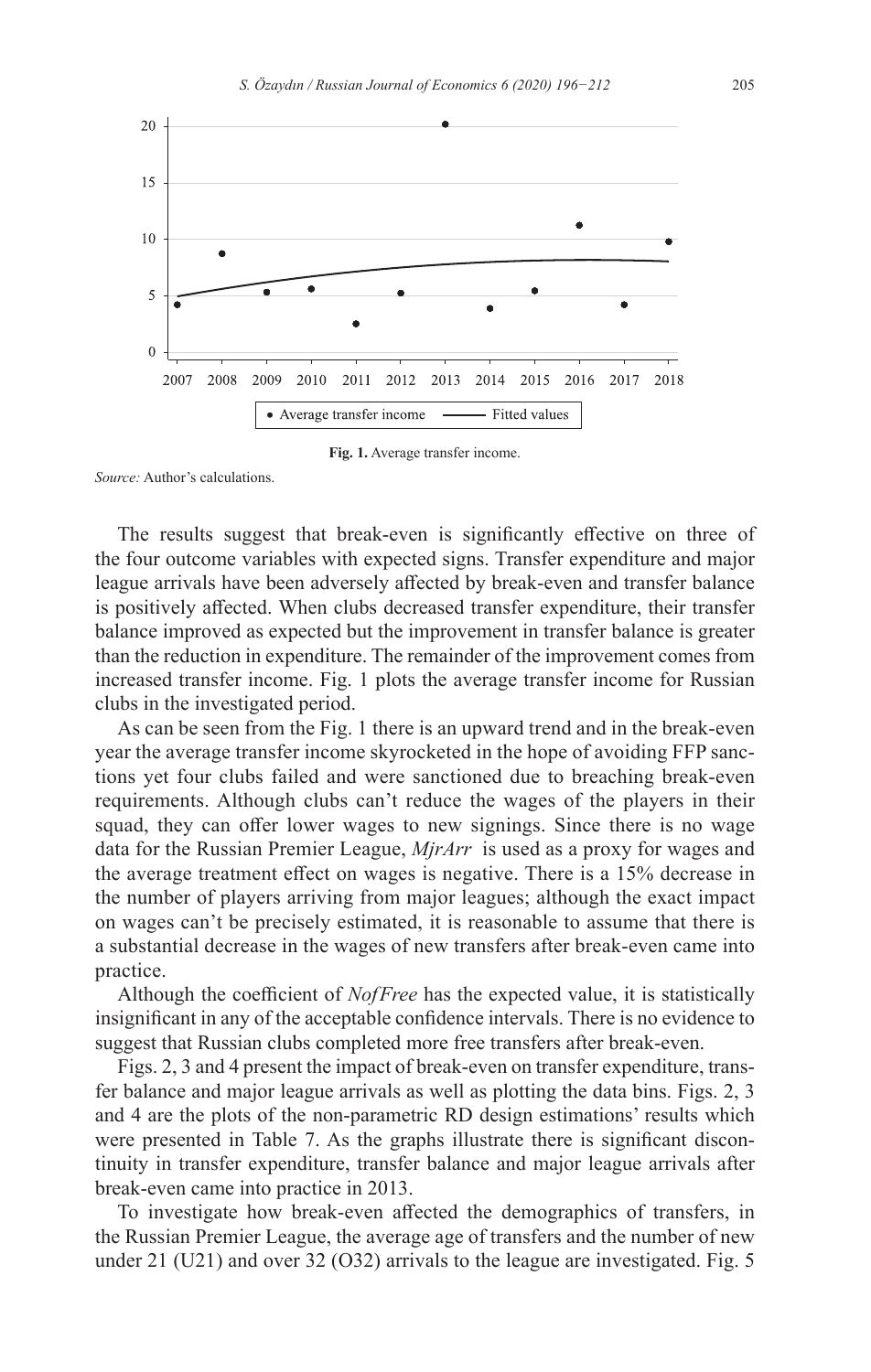

**Fig. 2.** Policy impact on transfer expenditure.

*Source:* Author's calculations.



**Fig. 3.** Policy impact on transfer balance.

*Source:* Author's calculations.



**Fig. 4.** Policy impact on major league arrivals.

*Source:* Author's calculations.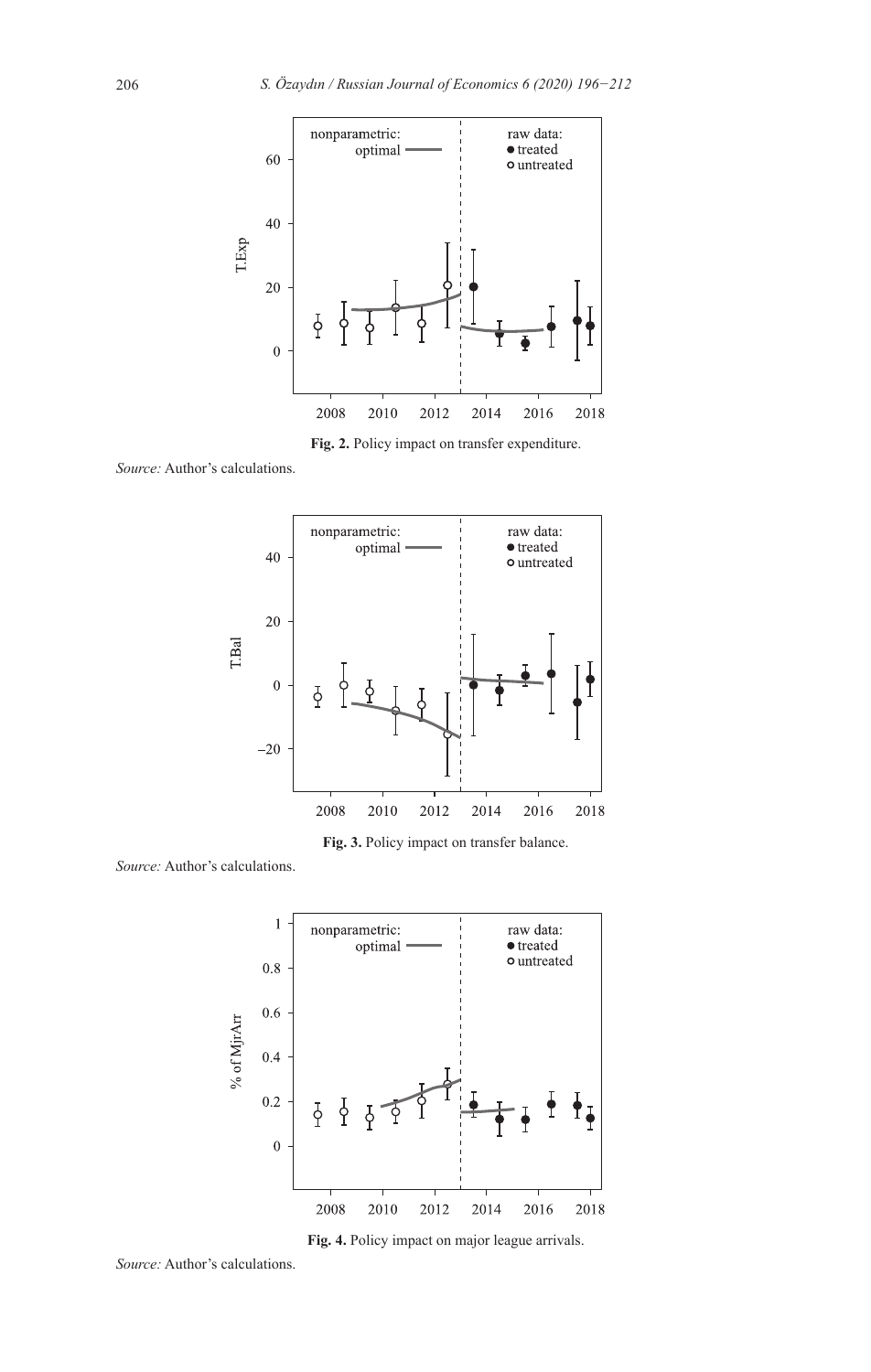illustrates the average age of transfers and Fig. 6 illustrates the number of U21 and O32 new arrivals.

The break-even did not have any effect on the average age of the transfers. However after break-even, the number of youngsters transferred by Russian clubs started to increase whereas there is no significant change in the number of O32 players.

Figs. 7, 8 and 9 present the fitted values for coefficient of variation of points, range of winning percentages and Gini coefficient of points whereas Table 8 presents the average value for each measure in pre and post break-even periods.



*Source:* Author's calculations.



**Fig. 6.** Newcomers to Russian Premier League.

*Source:* Author's calculations.

#### **Table 8**

Measures of competitive balance in pre and post break-even periods.

| Measure                            | 2007-2008/2013-2013 | 2013-2014/2017-2018 |
|------------------------------------|---------------------|---------------------|
| Coefficient of variation of points | 0.308               | 0.334               |
| Range of winning percentages       | 0.473               | 0.495               |
| Gini coefficient of points         | 0.149               | 0.182               |

*Source:* Author's calculations.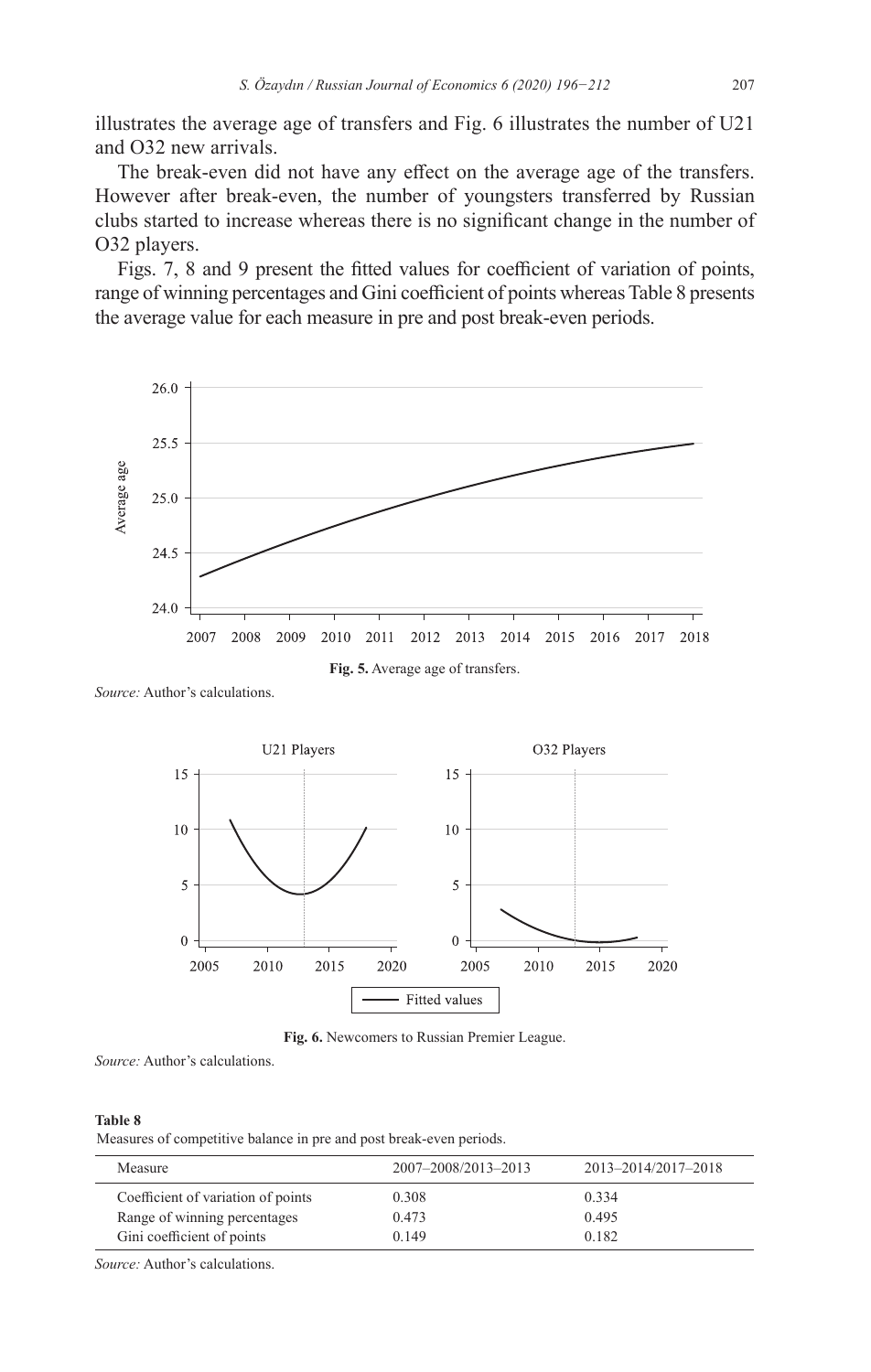

**Fig. 7.** Coefficient of variation of points.

*Source:* Author's calculations.



**Fig. 8.** Range of winning percentage.

*Source:* Author's calculations.



**Fig. 9.** Gini coefficient of points.

*Source:* Author's calculations.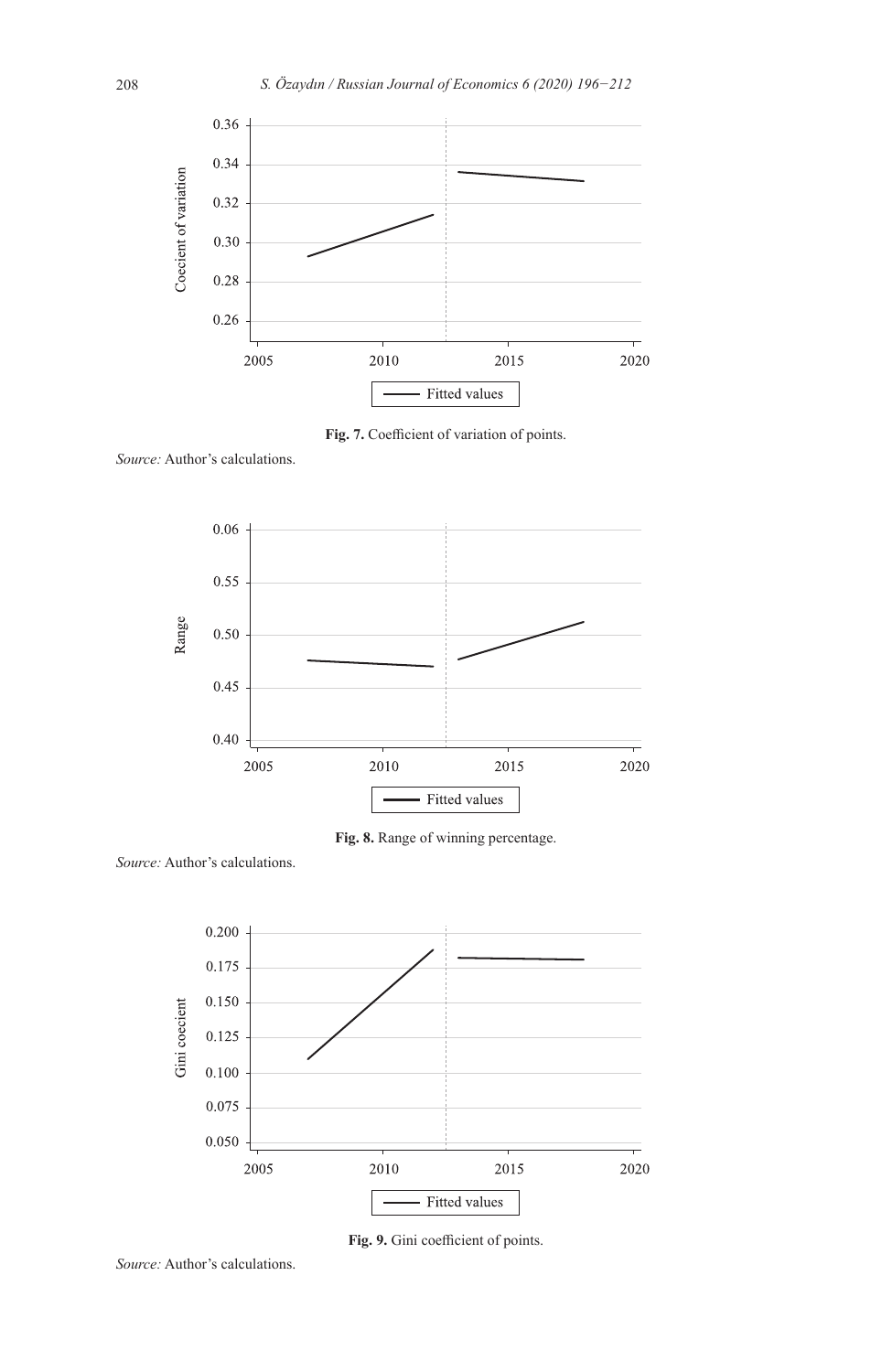# **5. Discussion**

With the introduction of break-even, non-Big 5 clubs have been sanctioned numerous times as displayed in Table 2. In the investigated twelve-year period Russian clubs spent 1.93 billion euros on transfers which makes the Russian Premier League the sixth highest spending league in this period.<sup>2</sup> In the hope of keeping up with the teams of Big 5, Russian clubs over-spent on transfers and wages which led to the accumulation of debts that resulted in failing to meet FFP requirements, hence sanctions.

The immediate reaction for break-even is to cut expenses which reflects on transfer expenditure, therefore the Russian clubs reduced their transfer expenditures as Table 7 and Fig. 2 suggest. The aggregate transfer expenditure decreased almost 10 million euros on average due to break-even and the transfer balance improved by almost 19 million euros. The remaining improvement in the transfer balance is due to the increasing transfer income as Fig. 1 illustrates. However, the initial efforts in order to conform to break-even were not enough for some of the clubs. All of the four Russian teams, sanctioned due to breaching break-even, were punished in the 2015/2016 season because of recording losses of more than 30 million euros in total in the 2012/2013, 2013/2014 and 2014/2015 seasons.

An increase in the number of free transfers was an anticipated spill-over effect. However it is statistically insignificant, therefore the spill-over cannot be validated. As mentioned earlier, Russian clubs have a 70% wage-to-revenue ratio and therefore wages are the top element of cost. Although preferring free transfers over paid transfer would reduce transfer expenditure, players' salaries have to be paid which would increase the total cost. Often, teams of non-Big 5 have to pay huge salaries to attract players from the Big 5 leagues and some other major leagues. To investigate Russian clubs' efforts to reduce wages and to examine how the career profiles of transfers have changed after break-even, the impact on *MjrArr* is estimated. As data in Table 7 illustrates, there is a 15% decrease in the number of players which arrived from the major leagues. This indicates two crucial points. In order to reduce their wage bills, Russian clubs started transferring players from lesser leagues which might also indicate that the quality and the popularity of transfers have decreased after break-even came into practice.

Figs. 5 and 6 present the average age of the transfers and the number of U21 and O32 newcomers to the league. The average age of transfers is increasing and there is no break-even impact on it, however, after break-even Russian clubs started transferring more U21 players. First, U21 players are relatively cheaper and second, they might turn into transfer income in the following years if clubs can manage to improve them. Since the number of U21 players is increasing as well as the average age of transfers, it can be concluded that although Russian clubs are transferring few O32 players, they are transferring relatively older players.

Although break-even affects all clubs, those with lower revenues are affected more since break-even limits clubs' expenditure so that it is commensurate with their income. Giants of the league such as Zenit, Spartak Moscow, Lokomotiv Moscow and CSKA Moscow, have more revenue to spare on wages and transfer

<sup>2</sup> [https://www.transfermarkt.com/transfers/transfersalden/statistik/plus/0?sa=&saison\\_id=2007&saison\\_id\\_](https://www.transfermarkt.com/transfers/transfersalden/statistik/plus/0?sa=&saison_id=2007&saison_id_bis=2018&land_id=&nat=&pos=&w_s=) [bis=2018&land\\_id=&nat=&pos=&w\\_s=](https://www.transfermarkt.com/transfers/transfersalden/statistik/plus/0?sa=&saison_id=2007&saison_id_bis=2018&land_id=&nat=&pos=&w_s=)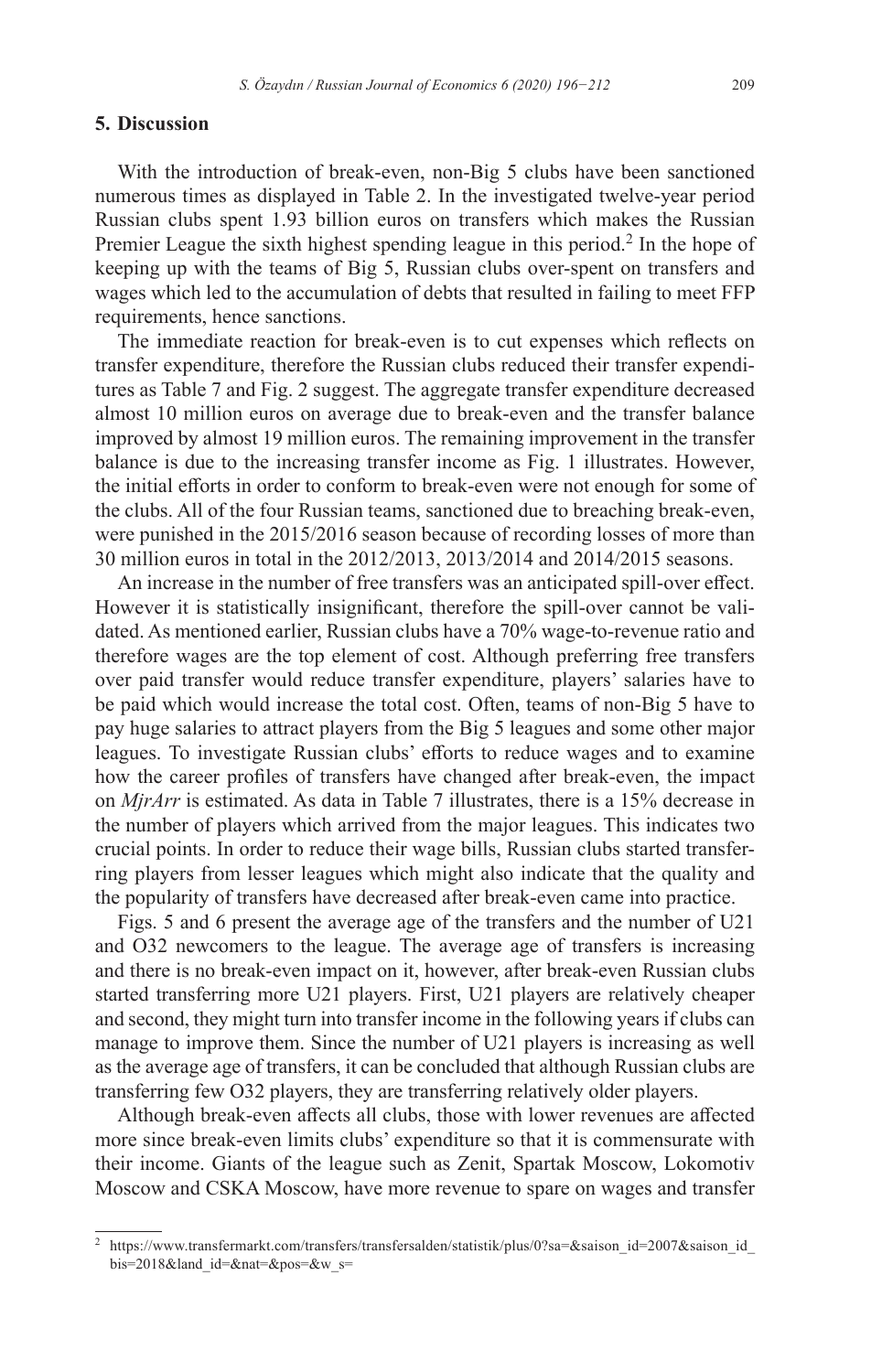expenditure, whereas teams with lower income are on tighter budgets. Since teams with lower revenues cannot overspend and accumulate debt after break-even they are less able to compete with the giants of the league. As Table 8 and Figs. 7, 8, 9 suggest the competitive balance deteriorated, in all of the three measures, after break-even in the Russian Premier League. Vöpel (2011) argues that FFP will improve the competitive balance among the leading teams and that is the case in the Russian Premier League. In the post-break-even period, the four giants of the league were all able to win the title. However in the pre-break-even period, Rubin Kazan was able to win the title twice for the first time in their 70-year history. Rubin Kazan has become a regular relegation fighter since break-even. There are huge revenue gaps among teams and break-even limits teams' expenditure, therefore surprise winners are less likely to occur in the coming years.

When UEFA introduced the FFP regulations, the primary objective was to improve the sustainability of football in Europe. Although FFP improves the financial sustainability of football, the sustainability of competition is as important. As the previous studies and this one suggests, FFP might be undermining the competitive balance which should not be disregarded.

# **6. Conclusion**

This study provides empirical evidence regarding the influence of break-even regulation using evidence from the Russian Premier League. Break-even did not only force clubs to improve their finances but also affected the demographics of the transfers and the competitive balance in the Russian Premier League. The limit on clubs' expenditure causes teams with lower revenues to transfer either younger or relatively lower profile players. Clubs which fail to find young and relatively cheaper talent will fail in inter-European competitions. In the case of the Russian Premier League, the competitive balance deteriorated in favor of the giants of the league. The latter have higher revenues, therefore they are able to spend more which causes the gap between them and lesser teams in the league to widen. The importance of success in domestic competitions is increasing in order to generate revenue, especially for the non-Big 5 leagues.

The long-term survival of clubs depends on their ability to prevent the accumulation of debt. The stakes have grown too high over the last few decades in European football. A number of clubs, which failed to meet the financial regulations, have been sanctioned by UEFA and as a result they had to cut their costs which reflected on their transfer expenditures. Russian Premier League teams have experienced significant reductions in their transfer expenditures in order to comply with regulations. Although the decision has not been finalized yet, Manchester City, the first Big 5 team to get sanctioned, has been banned from UEFA competitions for failing to meet the FFP requirements. Not only clubs from other leagues but also from the Big 5 are in danger.

The financial health of the clubs from other leagues affects European football as a whole. In the 2018/2019 season, more than half of all registered players in both the English Premier League<sup>3</sup> and German Bundesliga<sup>4</sup> are foreigners and

<sup>3</sup> <https://www.transfermarkt.com/premier-league/startseite/wettbewerb/GB1>

<sup>4</sup> <https://www.transfermarkt.com/1-bundesliga/startseite/wettbewerb/L1>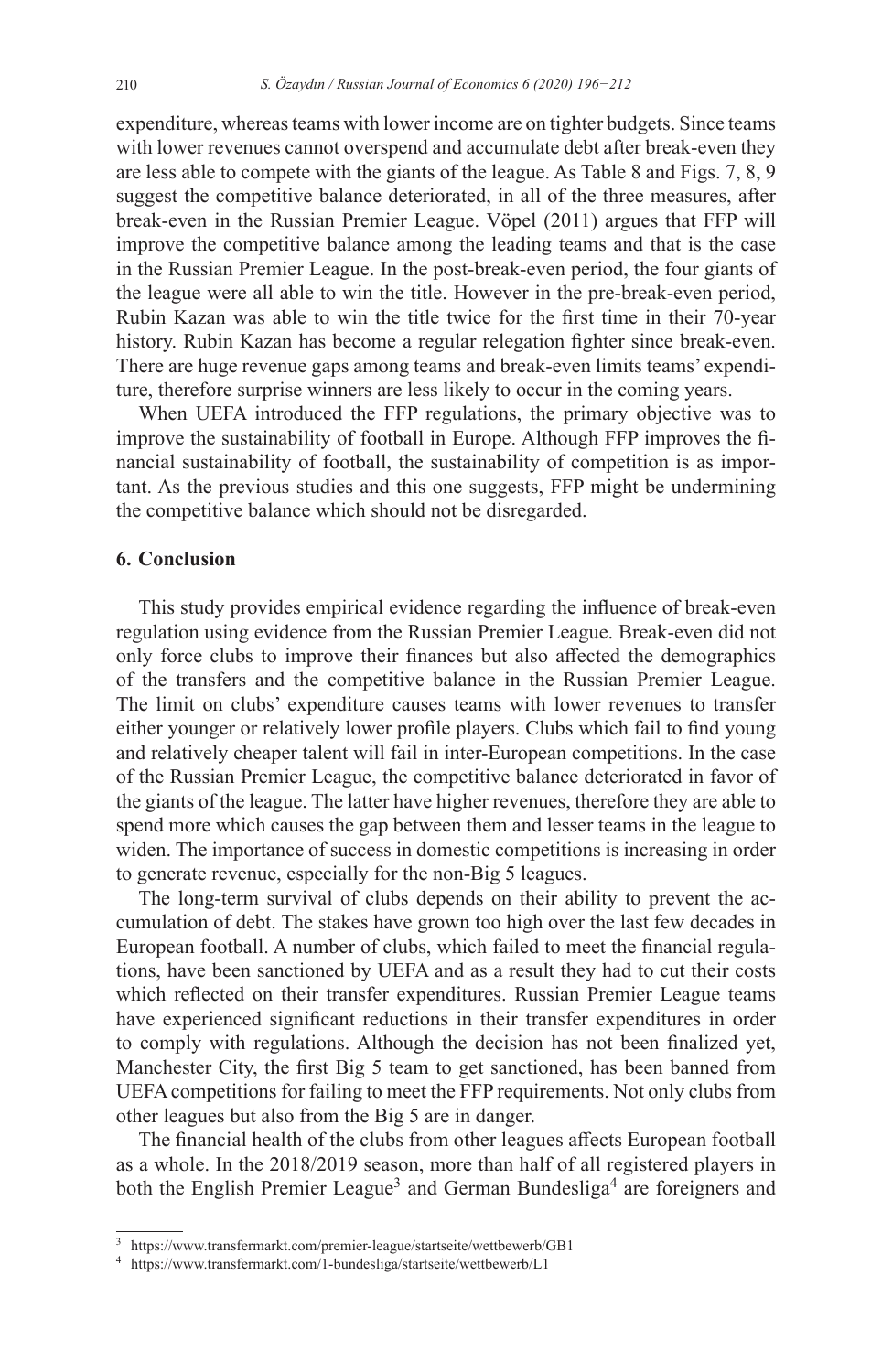most of these players come from Europe's smaller leagues. The financial health of the clubs from smaller leagues is crucial for the sustainability of European football. As smaller league clubs improve their finances they will be able to compete with the giants of Europe, hence increasing the competitive balance. In this sense, Portuguese, Dutch, Russian and Turkish clubs are the first candidates in line to achieve something big in UEFA competitions. These leagues have higher competitive power both on and off the field compared to other small leagues.

European football clubs are going through a transition period and the ones who successfully complete their financial transition will eventually complete their competitive transition.

## **Acknowledgements**

I would like to thank Fırat Bilgel for his valuable comments and suggestions.

# **References**

- Charyev, G. (2016). Consequences of the limit on foreign players in Russian football. *Soccer & Society, 17*(4), 571–587. <https://doi.org/10.1080/14660970.2014.980727>
- Coates, D., Naidenova, Iu., & Parshakov, P. (2017). Determinants of Russian football club brands. *International Journal of Sports Finance, 12*(4), 321–341.
- Deloitte (2019, May). *Annual review of football finance 2019.* Deloitte Sports Business Group.
- Drut, B., & Raballand, G. (2012). Why does financial regulation matter for European professional football clubs? *International Journal of Sports Management and Marketing, 11*(1/2), 73–88. <https://doi.org/10.1504/IJSMM.2012.045488>
- Dupont, J.-L. (2013). Football's anticompetitive streak. *Wall Street Journal*, March 25.
- Feess, E., & Mühlheußer, G. (2002). Economic consequences of transfer fee regulations in European football. *European Journal of Law and Economics, 13*, 221–237. [https://doi.](https://doi.org/10.1023/A:1014722600686) [org/10.1023/A:1014722600686](https://doi.org/10.1023/A:1014722600686)
- Flanagan, C. (2013). A tricky European fixture: An assessment of UEFA's Financial Fair Play regulations and their compatibility with EU law. *International Sports Law Journal, 13*(1–2), 148–167. <https://doi.org/10.1007/s40318-013-0006-4>
- Frick, B. (2007). The football players' labor market: Empirical evidence from the major European leagues. *Scottish Journal of Political Economy, 54*(3), 422–446. [https://doi.org/10.1111/j.1467-](https://doi.org/10.1111/j.1467-9485.2007.00423.x) [9485.2007.00423.x](https://doi.org/10.1111/j.1467-9485.2007.00423.x)
- Goossens, K. (2006). Competitive balance in European football: Comparison by adapting measures: National measure of seasonal imbalance and top 3. *Rivista di Diritto ed Economia dello Sport, 2*(2), 77–122.
- Hon, L. Y., & Parinduri, R. (2016). Does the three-point rule make soccer more exciting? Evidence from a regression discontinuity design. *Journal of Sports Economics, 17*(4), 377–395. [https://](https://doi.org/10.1177/1527002514531790) [doi.org/10.1177/1527002514531790](https://doi.org/10.1177/1527002514531790)
- Imbens, G., & Kalyanaraman, K. (2012). Optimal bandwidth choice for the regression discontinuity estimator. *Review of Economic Studies, 79*(3), 933–959. <https://doi.org/10.1093/restud/rdr043>
- Imbens, G., & Lemieux, T. (2008). Regression discontinuity designs: A guide to practice. *Journal of Econometrics, 142*(2), 615–635.<https://doi.org/10.1016/j.jeconom.2007.05.001>
- Keefer, Q. (2014). Rank-based groupings and decision making: A regression discontinuity analysis of the NFL draft rounds and rookie compensation. *Journal of Sports Economics, 17*(7), 748–762. <https://doi.org/10.1177/1527002514541448>
- Lee, D., & Lemieux, T. (2010). Regression discontinuity designs in economics. *Journal of Economic Literature, 48*(2), 281–355.<https://doi.org/10.1257/jel.48.2.281>